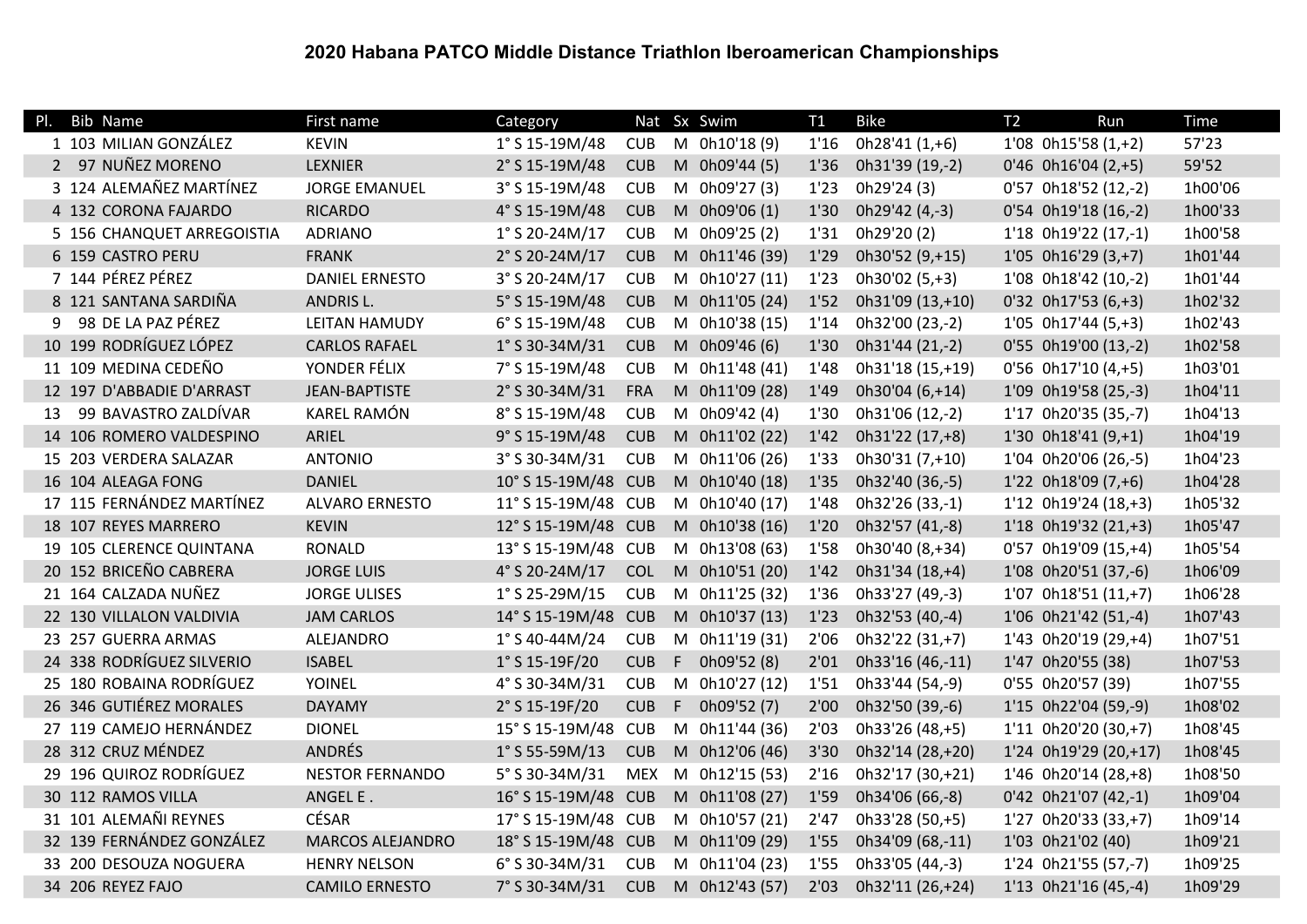| 35 186 BUCHMILLER          | <b>TIMOTHY GORDON</b> | 8° S 30-34M/31                     | <b>USA</b> |    | M 0h12'41 (55)           | 1'48 | 0h32'35 (35,+17)  | 1'17 0h21'18 (47,-2)    | 1h09'40 |
|----------------------------|-----------------------|------------------------------------|------------|----|--------------------------|------|-------------------|-------------------------|---------|
| 36 253 BLANCO FERNÁNDEZ    | <b>YIROME</b>         | 2° S 40-44M/24                     | <b>CUB</b> |    | M 0h13'46 (77)           | 2'07 | 0h31'51 (22,+24)  | 1'26 0h20'30 (32,+6)    | 1h09'42 |
| 37 339 HERNÁNDEZ CAÑIZARES | <b>NAHOMI SOLANGE</b> | 3° S 15-19F/20                     | <b>CUB</b> | F  | 0h11'50 (43)             | 1'37 | 0h34'04 (65,-8)   | 1'44 0h20'27 (31,+9)    | 1h09'43 |
| 38 123 CORREA FIGUEROA     | RAINSEL               | 19° S 15-19M/48                    | <b>CUB</b> |    | M 0h12'57 (59)           | 2'33 | 0h35'31 (93,+5)   | $0'43$ 0h18'17 (8,+20)  | 1h10'04 |
| 39 333 DERVAL              | <b>MARGAUX</b>        | 4° S 15-19F/20                     | <b>USA</b> | F  | 0h11'46 (38)             | 2'01 | 0h33'20 (47,+9)   | 1'19 0h21'45 (53,-4)    | 1h10'14 |
| 40 261 GREENE GUILLÉN      | <b>JUAN CARLOS</b>    | $1°$ S 45-49M/24                   | <b>MEX</b> |    | M 0h14'04 (82)           | 1'30 | 0h32'06 (25,+23)  | 0'54 0h22'25 (66,-4)    | 1h11'01 |
| 41 244 LÓPEZ GONZÁLEZ      | LUIS ALBERTO          | 3° S 40-44M/24                     | MEX        |    | M 0h15'08 (100) 1'32     |      | 0h31'03 (11,+40)  | 1'20 0h22'03 (58,-1)    | 1h11'07 |
| 42 329 TORRES SAN JUAN     | <b>ADIANNES</b>       | 5° S 15-19F/20                     | <b>CUB</b> | F. | 0h11'45 (37)             | 2'00 | 0h33'43 (53)      | 1'13 0h22'30 (70,-3)    | 1h11'14 |
| 43 224 ANTILLÓN CORTES     | ALEJANDRO             | $1^{\circ}$ S 35-39M/26            |            |    | MEX M 0h14'57 (97)       | 1'54 | 0h32'22 (32,+36)  | 1'26 0h20'41 (36,+8)    | 1h11'22 |
| 44 328 GONZALES TAMAYO     | MIRTHA E.             | 6° S 15-19F/20                     | <b>CUB</b> |    | $F$ 0h11'42 (34)         | 1'56 | 0h34'14 (69,-10)  | 1'18 0h22'09 (60,-1)    | 1h11'22 |
| 45 108 INFANTE MARINE      | CALEB                 | 20° S 15-19M/48                    | <b>CUB</b> |    | M 0h13'07 (61)           | 1'50 | 0h36'08 (100,-6)  | 1'18 0h19'05 (14,+18)   | 1h11'30 |
| 46 217 MONTELONGO RAMOS    | <b>ARTURO</b>         | 2° S 35-39M/26                     |            |    | MEX M 0h15'33 (114)      | 2'45 | 0h31'40 (20,+53)  | 1'38 0h19'54 (23,+10)   | 1h11'31 |
| 47 131 CHIRINO NARANJO     | DANIEL                | 21° S 15-19M/48                    | <b>CUB</b> |    | M 0h10'37 (14)           | 1'37 | 0h32'42 (37,-6)   | 1'08 0h25'32 (119,-28)  | 1h11'38 |
| 48 334 MILLAN ZARAGOZA     | <b>EMILIA</b>         | 7° S 15-19F/20                     | MEX F      |    | 0h10'21 (10)             | 1'32 | 0h35'09 (87,-20)  | 1'14 0h23'26 (79,-17)   | 1h11'44 |
| 49 351 MARIÑO VÁZQUEZ      | <b>BEATRIZ E.</b>     | $1°$ S 20-24F/5                    | <b>CUB</b> | -F | 0h11'47 (40)             | 1'47 | 0h33'55 (58,-4)   | 1'35 0h23'28 (81,-8)    | 1h12'34 |
| 50 249 SORIANO HERNÁNDEZ   | <b>RUSBEN</b>         | 4° S 40-44M/24                     |            |    | MEX M 0h14'23 (85)       | 2'00 | 0h31'20 (16,+32)  | 1'43 0h23'19 (78,-3)    | 1h12'47 |
| 51 193 ARIEL               | <b>STEVE</b>          | 9° S 30-34M/31                     | <b>USA</b> |    | M 0h12'57 (60)           | 3'37 | 0h34'38 (78,+16)  | 1'47 0h20'07 (27,+18)   | 1h13'08 |
| 52 211 PÉREZ TRATER        | <b>FERLAN</b>         | 3° S 35-39M/26                     | <b>CUB</b> |    | M 0h14'23 (86)           | 1'58 | 0h37'08 (126,-12) | 0'31 0h19'41 (22,+29)   | 1h13'43 |
| 53 142 GARCÍA MORALES      | <b>DANIEL</b>         | 22° S 15-19M/48 CUB                |            |    | M 0h11'15 (30)           | 2'32 | 0h36'30 (116,-14) | 1'06 0h22'26 (67,+2)    | 1h13'52 |
| 54 110 FIGUERA FONSECA     | JEFFERSON A.          | 23° S 15-19M/48 CUB                |            |    | M 0h10'45 (19)           | 2'21 | 0h39'48 (155,-59) | 1'09 0h19'54 (24,+29)   | 1h13'58 |
| 55 141 IZQUIERDO SÁNCHEZ   | <b>RANDY NELSON</b>   | 24° S 15-19M/48 CUB                |            |    | M 0h13'46 (76)           | 1'58 | 0h35'20 (91,+7)   | 1'09 0h21'44 (52,+5)    | 1h13'59 |
| 56 181 URBAY PALLO         | RAFAEL                | 10° S 30-34M/31 CUB                |            |    | M 0h14'38 (91)           | 1'56 | 0h34'34 (77,+18)  | $0'33$ $0h22'15(61,+1)$ | 1h13'59 |
| 57 120 ADAY GONZÁLEZ       | <b>KELLIN YASIEL</b>  | 25° S 15-19M/48 CUB                |            |    | M 0h13'24 (68)           | 1'58 | 0h35'47 (96,-1)   | 1'07 0h21'49 (55,+4)    | 1h14'06 |
| 58 345 DÍAZ RODRÍGUEZ      | <b>NATALIE</b>        | 8° S 15-19F/20                     | <b>CUB</b> |    | $F$ 0h11'49 (42)         | 1'36 | 0h34'04 (64,-9)   | 1'43 0h24'53 (102,-14)  | 1h14'07 |
| 59 175 CABALLERO LLEONART  | PAULO ALEJANDRO       | 2° S 25-29M/15                     | <b>CUB</b> |    | M 0h13'22 (67)           | 2'01 | 0h34'57 (84,+7)   | 1'30 0h22'29 (68)       | 1h14'20 |
| 60 255 TORRES DÍAZ         | LENARD                | 5° S 40-44M/24                     | <b>CUB</b> | M  |                          |      |                   | 0h23'34 (83,-8)         | 1h14'20 |
| 61 308 LEIDENBERGER        | <b>STEFAN</b>         | 2° S 55-59M/13                     | <b>GER</b> |    | M 0h14'31 (87)           | 2'02 | 0h34'54 (83,+10)  | 1'13 0h21'46 (54,+4)    | 1h14'29 |
| 62 111 LUPETEY ARMADA      | <b>WILLIAN</b>        | 26° S 15-19M/48                    | <b>CUB</b> |    | M 0h12'10 (48)           | 1'43 | 0h35'36 (94,-8)   | 1'07 0h23'53 (87,-13)   | 1h14'31 |
| 63 341 RODRIGUES TELLEZ    | YALDLEY               | 9° S 15-19F/20                     | <b>CUB</b> | F  | 0h13'32 (71)             | 1'44 | 0h36'21 (107,-12) | 1'32 0h21'29 (49,+8)    | 1h14'40 |
| 64 342 RODRÍGUEZ NUÑES     | RACHEL DE LA CARIDAD  | 10° S 15-19F/20                    | <b>CUB</b> | F. | 0h13'09 (64)             | 2'08 | 0h36'15 (103,-12) | 1'56 0h21'11 (43,+12)   | 1h14'41 |
| 65 102 MAHROOS             | <b>MAHER SALAH</b>    | 27° S 15-19M/48 CUB                |            |    | M 0h14'03 (81)           | 2'07 | 0h38'28 (144,-20) | 1'17 0h19'29 (19,+28)   | 1h15'27 |
| 66 147 TELLEZ VALDIVIA     | <b>MARLON</b>         | 5° S 20-24M/17                     | <b>CUB</b> |    | M 0h12'13 (51)           | 2'01 | 0h34'33 (76,-1)   | 1'10 0h26'06 (132,-18)  | 1h16'04 |
| 67 176 QUINTANA PÉREZ      | LUIS MIGUEL           | $3°$ S 25-29M/15                   | <b>CUB</b> |    | M 0h12'11 (50)           | 2'01 | 0h35'12 (88,-4)   | 1'15 0h25'27 (118,-17)  | 1h16'08 |
| 68 184 ROLON               | <b>ETIENNE</b>        | $11^{\circ}$ S 30-34M/31           | <b>PUR</b> |    | M 0h15'10 (102) 1'49     |      | 0h32'57 (42,+33)  | 1'08 0h25'07 (111,-14)  | 1h16'14 |
| 69 237 PEÑATE QUINTANA     | <b>YOEL</b>           | 6° S 40-44M/24                     | <b>CUB</b> |    | M 0h18'03 (160) 3'22     |      | 0h32'15 (29,+67)  | 0'59 0h21'34 (50,+18)   | 1h16'15 |
| 70 314 BAKER               | <b>WILLIAM BILL</b>   | $1^{\circ}$ S 60-64M/8             | <b>USA</b> |    | M 0h14'39 (92)           | 2'09 | 0h34'53 (82,+10)  | 1'55 0h22'47 (72,+7)    | 1h16'24 |
| 71 205 VIERA ORTIZ         | LEANDRO               | 12° S 30-34M/31                    | <b>CUB</b> |    | M 0h17'31 (151) 2'17     |      | 0h32'46 (38,+50)  | 1'42 0h22'20 (64,+13)   | 1h16'40 |
| 72 221 MEDINA MENDOZA      | NOÉ AARON             | 4° S 35-39M/26                     |            |    | MEX M 0h17'00 (143) 1'50 |      | 0h34'41 (79,+34)  | 1'46 0h21'21 (48,+18)   | 1h16'40 |
| 73 183 ALEMAN ARREDONDO    | <b>JUAN CARLOS</b>    | 13° S 30-34M/31 CUB M 0h13'32 (70) |            |    |                          | 2'14 | 0h35'08 (86,+10)  | 2'03 0h23'47 (86,-5)    | 1h16'45 |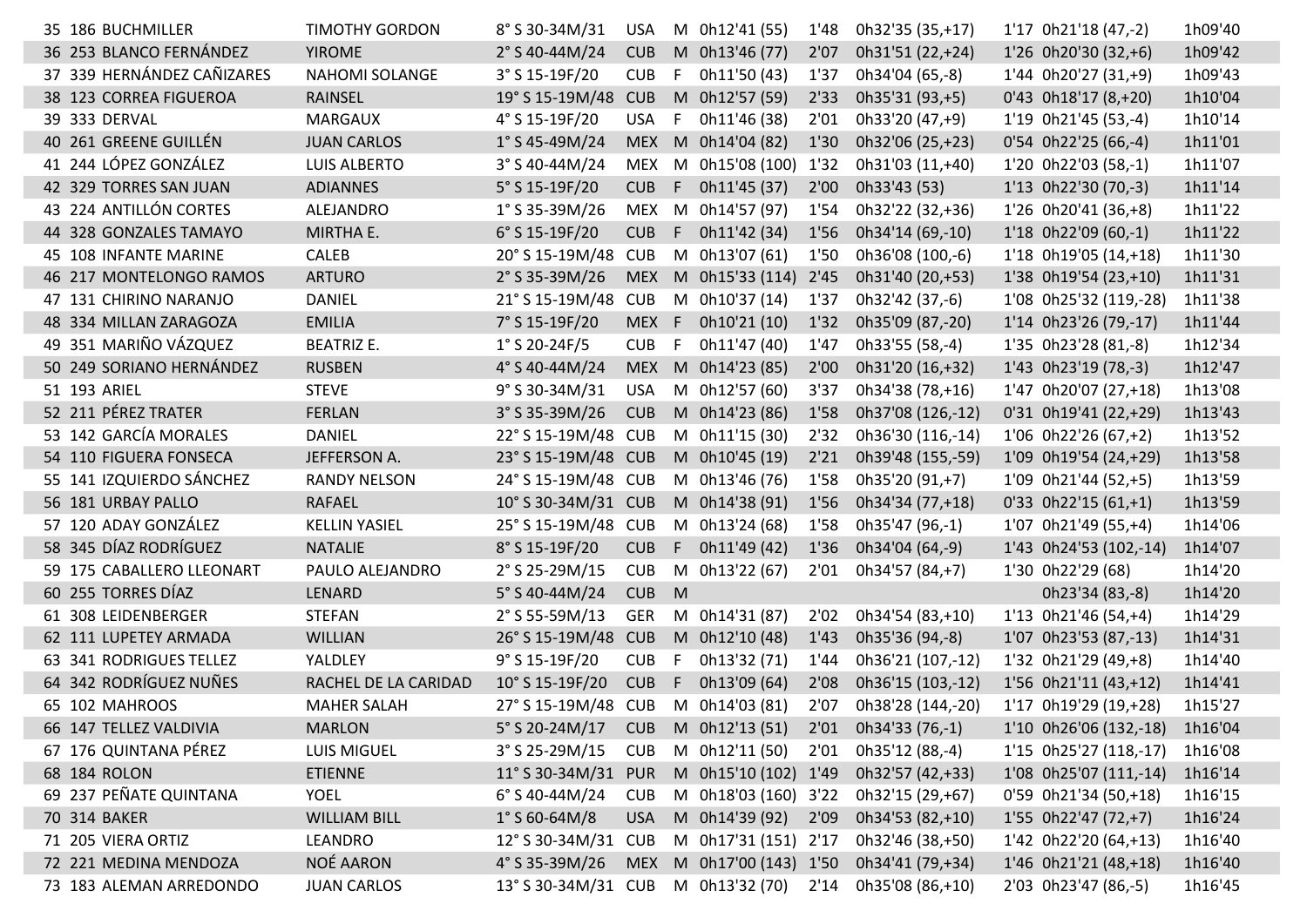| 74 283 BASCHUK ALONSO     | <b>GERARDO FEDERICO</b> | $2°$ S 45-49M/24                    | <b>USA</b> |      | M 0h12'53 (58)           | 1'44 | 0h35'56 (98,-5)                     | 1'45 0h24'32 (93,-12)  | 1h16'51 |
|---------------------------|-------------------------|-------------------------------------|------------|------|--------------------------|------|-------------------------------------|------------------------|---------|
| 75 140 PORTELA ROMERO     | DORIAM ROLANDO          | 28° S 15-19M/48                     | <b>CUB</b> |      | M 0h11'05 (25)           | 2'14 | 0h36'12 (102,-22)                   | 1'31 0h25'52 (126,-22) | 1h16'56 |
| 76 399 LEIDENBERGER       | <b>MARIA</b>            | $1°$ S 55-59F/5                     | <b>GER</b> | F.   | 0h15'10 (103) 2'25       |      | 0h34'09 (67,+18)                    | 1'41 0h23'45 (85,-1)   | 1h17'12 |
| 77 149 GARCÍA MENÉNDEZ    | ALEJANDRO               | 6° S 20-24M/17                      | <b>CUB</b> |      | M 0h12'10 (47)           | 1'46 | 0h41'40 (177,-67)                   | 1'22 0h20'33 (34,+31)  | 1h17'34 |
| 78 161 FERNÁNDEZ PEREZ    | ALAIN BRIAN             | 29° S 15-19M/48                     | <b>CUB</b> |      | M 0h15'36 (116) 2'28     |      | 0h36'50 (121,+3)                    | 0'56 0h22'30 (69,+14)  | 1h18'22 |
| 79 212 SWAN               | <b>WILLIAM</b>          | 5° S 35-39M/26                      | <b>USA</b> |      | M 0h16'23 (132) 2'37     |      | 0h32'12 (27,+60)                    | 2'09 0h25'01 (108,-5)  | 1h18'24 |
| 80 145 POZO PUERTO        | <b>CARLOS FERNANDO</b>  | 7° S 20-24M/17                      | <b>CUB</b> |      | M 0h15'31 (113) 1'37     |      | 0h34'47 (81,+11)                    | 2'03 0h24'54 (105,-1)  | 1h18'53 |
| 81 155 BRACERO FERNÁNDEZ  | <b>JULIO</b>            | 8° S 20-24M/17                      | <b>CUB</b> |      | M 0h11'43 (35)           | 1'52 | 0h38'02 (140,-39)                   | 1'17 0h25'58 (130,-14) | 1h18'54 |
| 82 188 BLANCO IGLESIAS    | <b>ALEX</b>             | 14° S 30-34M/31 CUB                 |            |      | M 0h18'23 (171) 2'19     |      | 0h34'23 (71,+42)                    | $0'42$ 0h23'10 (77,+9) | 1h18'59 |
| 83 326 PEÑATE DE LA ROSA  | ANAY                    | $1°$ S 30-34F/12                    | <b>CUB</b> | -F   | 0h13'18 (65)             | 2'42 | 0h36'25 (109,-9)                    | 0'45 0h25'48 (123,-11) | 1h19'01 |
| 84 182 GONZÁLEZ PROENZA   | <b>ALBERTO</b>          | 15° S 30-34M/31 CUB                 |            |      | M 0h15'14 (106) 3'28     |      | 0h33'56 (59,+30)                    | 2'11 0h24'10 (90,+5)   | 1h19'02 |
| 85 187 BASULTO PUPO       | LEANDRO DANIEL          | 16° S 30-34M/31 CUB                 |            |      | M 0h17'26 (148)          | 2'35 | 0h31'15 (14,+72)                    | 1'26 0h26'27 (141,-19) | 1h19'12 |
| 86 185 FAJARDO SUÁREZ     | <b>WILLIAN RENE</b>     | 17° S 30-34M/31 CUB                 |            |      | M 0h14'37 (90)           | 2'27 | 0h35'13 (90,+7)                     | 2'22 0h24'33 (94)      | 1h19'14 |
| 87 332 TRUJILLO SALAZAR   | ALEJANDRA MARÍA         | 11° S 15-19F/20                     | <b>CUB</b> | -F   | 0h13'34 (72)             | 2'20 | 0h36'32 (118,-12)                   | 1'31 0h25'18 (115,-7)  | 1h19'18 |
| 88 191 GARCÍA SÁNCHEZ     | RAÚL                    | 18° S 30-34M/31 MEX M 0h15'23 (109) |            |      |                          | 1'45 | 0h34'19 (70,+20)                    | 1'48 0h26'06 (131,-15) | 1h19'23 |
| 89 348 GUTIERRES REYNA    | FLOR M.                 | 2° S 20-24F/5                       | <b>CUB</b> |      | 0h14'54 (94)             | 2'47 | 0h37'03 (125,+1)                    | 1'51 0h22'49 (73,+13)  | 1h19'26 |
| 90 170 GAMA PORRAS        | <b>HORACIO</b>          | 4° S 25-29M/15                      | MEX M      |      | 0h16'32 (135)            | 2'14 | 0h37'27 (135,+1)                    | 2'04 0h21'13 (44,+29)  | 1h19'33 |
| 91 277 URIBE MARDONES     | <b>JOSE</b>             | 3° S 45-49M/24                      | MEX        |      | M 0h14'08 (84)           | 3'51 | 0h33'58 (61,+23)                    | 2'37 0h25'04 (109,-6)  | 1h19'40 |
| 92 172 MOJICA VÁZQUEZ     | <b>NICHOL MARIE</b>     | $1°$ S 25-29F/8                     | <b>PUR</b> | -F   | 0h12'05 (45)             | 1'57 | 0h37'10 (127,-20)                   | 1'53 0h26'50 (147,-22) | 1h19'57 |
| 93 238 ARIAS PEREZ        | YENISSEL                | 7° S 40-44M/24                      | CUB        |      | M 0h18'54 (180)          | 2'48 | 0h34'26 (72,+47)                    | 1'36 0h22'20 (65,+22)  | 1h20'07 |
| 94 225 AMAR VICTORIA      | <b>MARCOS</b>           | $6°$ S 35-39M/26                    | <b>MEX</b> |      | M 0h14'02 (79)           | 5'27 | 0h34'31 (75,+39)                    | 2'28 0h23'39 (84,+6)   | 1h20'09 |
| 95 198 VALDEZ LLANES      | <b>OSMEL</b>            | 19° S 30-34M/31 CUB                 |            |      | M 0h12'14 (52)           | 2'45 | 0h36'18 (106,-11)                   | 1'09 0h27'54 (161,-31) | 1h20'22 |
| 96 143 PERDOMO LEZCANO    | <b>ISMAEL</b>           | 30° S 15-19M/48                     | <b>CUB</b> |      | M 0h17'09 (145) 1'41     |      | 0h33'05 (45,+45)                    | 1'52 0h26'43 (146,-18) | 1h20'31 |
| 97 228 RIVERA MARTÍNEZ    | ANGEL                   | 7° S 35-39M/26                      | <b>PUR</b> |      | M 0h15'11 (104) 3'11     |      | 0h33'52 (57, +29)                   | 2'32 0h25'42 (122,-9)  | 1h20'31 |
| 98 282 DÍAZ HERNÁNDEZ     | ALEJANDRO               | 4° S 45-49M/24                      | <b>CUB</b> |      | M 0h20'39 (204) 1'50     |      | 0h32'04 (24,+80)                    | 1'26 0h24'48 (99,-4)   | 1h20'48 |
| 99 292 SEMUNOVIC          | <b>IGOR</b>             | $1°$ S 50-54M/17                    | CAN        |      | M 0h18'13 (164)          | 3'34 | 0h34'30 (74,+45)                    | 1'39 0h22'49 (74,+18)  | 1h20'48 |
| 100 146 BAZAN CUTIÑO      | <b>EXANDER AMETH</b>    | 9° S 20-24M/17                      | <b>CUB</b> |      | M 0h12'03 (44)           | 2'55 | 0h40'07 (160,-49)                   | 1'15 0h24'34 (95,-2)   | 1h20'56 |
| 101 204 GARCÍA RODRÍGUEZ  | <b>JOAN</b>             | 20° S 30-34M/31 CUB                 |            |      | M 0h16'52 (141)          | 2'28 | 0h36'01 (99,+19)                    | 1'39 0h23'59 (89,+8)   | 1h21'02 |
| 102 114 BORREGO VILAÚ     | <b>FRANK ENRIQUE</b>    | 31° S 15-19M/48 CUB                 |            |      | M 0h12'42 (56)           | 2'00 | 0h40'12 (162,-45)                   | 1'08 0h25'04 (110,-7)  | 1h21'08 |
| 103 258 HERNÁNDEZ         | <b>HECTOR CARLOS</b>    | 2° S 50-54M/17                      | <b>MEX</b> |      | M 0h15'34 (115)          | 3'34 | 0h36'52 (122,+13)                   | 2'13 0h22'54 (76,+15)  | 1h21'09 |
| 104 330 GALLEGOS          | <b>WENDY</b>            | 12° S 15-19F/20                     | <b>CUB</b> | $-F$ | 0h13'39 (74)             | 2'16 | 0h36'26 (113,-11)                   | 1'39 0h27'17 (156,-22) | 1h21'19 |
| 105 360 PAREDES CRUZ      | <b>TANIA</b>            | 2° S 30-34F/12                      | MEX F      |      |                          |      | 0h16'11 (127) 2'33 0h36'25 (108,+9) | 2'18 0h23'57 (88,+7)   | 1h21'26 |
| 106 252 BARRIOS RODRÍGUEZ | <b>RONIEL</b>           | 8° S 40-44M/24                      |            |      | CUB M 0h16'58 (142) 4'35 |      | 0h34'43 (80,+41)                    | 2'51 0h22'19 (63,+22)  | 1h21'27 |
| 107 355 PEÑA ZAVALA       | <b>ELSA MONTSERRAT</b>  | $2°$ S 25-29F/8                     |            |      | MEX F 0h14'54 (95)       | 2'40 | 0h37'25 (133,-8)                    | 1'09 0h25'51 (125,-10) | 1h21'59 |
| 108 148 FAJARDO BACKER    | <b>ELEXI</b>            | 10° S 20-24M/17                     |            |      | CUB M 0h17'47 (156) 1'50 |      | 0h36'31 (117,+18)                   | 1'12 0h24'40 (97,+3)   | 1h22'02 |
| 109 239 AUBRY             | <b>FRÉDÉRIC</b>         | 9° S 40-44M/24                      | FRA        |      | M 0h16'09 (125) 4'01     |      | 0h38'03 (141,+4)                    | 2'18 0h21'53 (56,+29)  | 1h22'26 |
| 110 245 BASTARDO MENDOZA  | RAFAEL                  | 10° S 40-44M/24 VEN                 |            |      | M 0h18'13 (165) 2'56     |      | 0h35'01 (85,+36)                    | 1'27 0h24'52 (101,+3)  | 1h22'32 |
| 111 157 GÓMEZ HERNÁNDEZ   | <b>DAYRON</b>           | 11° S 20-24M/17 CUB                 |            |      | M 0h16'17 (129) 3'33     |      | 0h36'27 (115,+16)                   | 2'06 0h24'38 (96,+9)   | 1h23'02 |
| 112 378 RÁBAGO ESTELA     | LORENA                  | $1°$ S 40-44F/9                     | MEX F      |      |                          |      | 0h14'58 (98) 2'38 0h37'14 (129,-3)  | 1'52 0h26'30 (142,-8)  | 1h23'15 |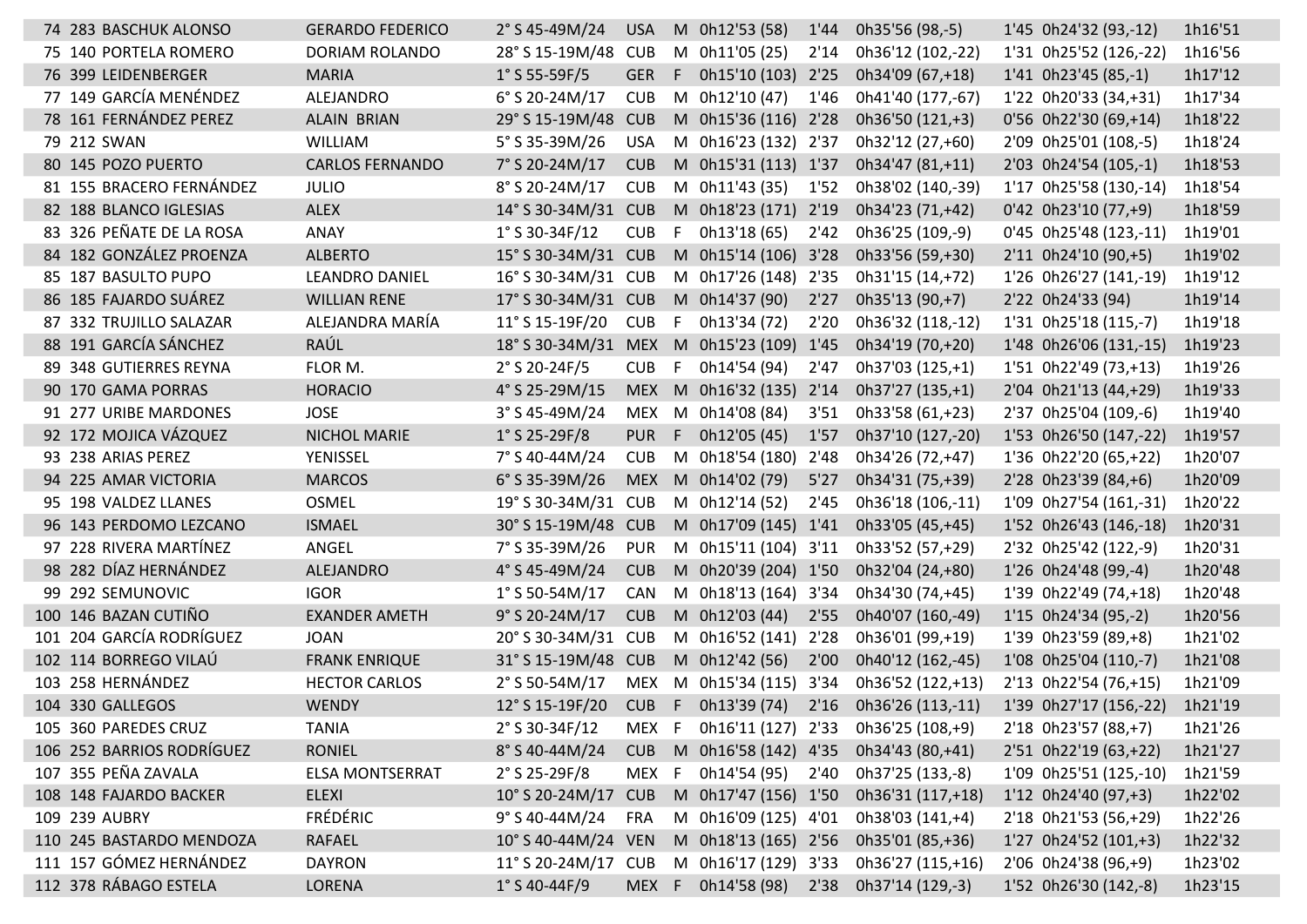|     | 114 256 NOA RODRÍGUEZ      |                         |                                          |            |    |                          |      |                   |                                |         |
|-----|----------------------------|-------------------------|------------------------------------------|------------|----|--------------------------|------|-------------------|--------------------------------|---------|
|     |                            | <b>NELSON</b>           | 11° S 40-44M/24                          | <b>CUB</b> |    | M 0h18'47 (178) 4'41     |      | 0h35'12 (89,+43)  | 1'55 0h22'50 (75,+26)          | 1h23'27 |
|     | 115 349 ANOCETO GONZÁLES   | <b>KLENCY</b>           | 3° S 20-24F/5                            | <b>CUB</b> | F  | 0h12'10 (49)             | 2'13 | 0h40'35 (166,-53) | 1'50 0h27'12 (153,-10)         | 1h24'02 |
|     | 116 384 FUENTES DÍAZ       | <b>DIANA FERNANDA</b>   | $2°$ S 40-44F/9                          | <b>MEX</b> | F. | 0h18'05 (162) 2'27       |      | 0h36'26 (110,+19) | 2'02 0h25'00 (107,+10)         | 1h24'02 |
| 117 | 208 GONZÁLEZ PÉREZ         | <b>RENE</b>             | 21° S 30-34M/31                          | <b>CUB</b> | M  | 0h18'44 (177) 5'13       |      | 0h35'46 (95,+44)  | 1'55 0h22'33 (71,+31)          | 1h24'12 |
|     | 118 268 OLIVERAS DE ITA    | ADÁN                    | 5° S 45-49M/24                           | <b>MEX</b> | M  | 0h15'40 (117) 2'35       |      | 0h36'18 (105,+12) | 1'52 0h27'46 (160,-19)         | 1h24'14 |
|     | 119 192 HENRÍQUEZ          | <b>RUBEN</b>            | 22° S 30-34M/31                          | <b>USA</b> |    | M 0h18'43 (176) 3'22     |      | 0h34'28 (73,+42)  | 1'49 0h25'56 (128,+2)          | 1h24'21 |
|     | 120 251 PEDRAZA GARCIGA    | LORENZO CECILIO         | $2°$ S 60-64M/8                          | <b>CUB</b> | M  | 0h17'38 (153) 3'18       |      | 0h33'50 (55,+54)  | 3'04 0h26'36 (144,-4)          | 1h24'27 |
|     | 121 350 ACOSTA VEGA        | <b>ATZIRI</b>           | 4° S 20-24F/5                            | MEX        | F  | 0h14'55 (96)             | 2'47 | 0h37'16 (131,-5)  | 1'07 0h28'35 (168,-25)         | 1h24'41 |
|     | 122 262 MILLAN PÉREZ       | <b>BRUNEL</b>           | 6° S 45-49M/24                           | <b>CUB</b> | M  | 0h16'45 (137) 3'43       |      | 0h35'54 (97,+23)  | 2'12 0h26'10 (134,+1)          | 1h24'45 |
|     | 123 357 MARTÍNEZ LÓPEZ     | PAULINA MICHELLE        | 3° S 25-29F/8                            | <b>MEX</b> | F  | 0h16'30 (134)            | 2'09 | 0h40'35 (167,-29) | $0'49$ 0h24'53 (103,+10)       | 1h24'58 |
|     | 124 335 VALLE CISNERO      | <b>SHIRLEY</b>          | 13° S 15-19F/20                          | <b>CUB</b> | F. | 0h13'39 (75)             | 2'49 | 0h41'48 (180,-60) | 2'10 0h24'50 (100,+13)         | 1h25'17 |
|     | 125 299 SILVERIO BENDOYRO  | JOSÉ A.                 | $3°$ S 55-59M/13                         | <b>CUB</b> |    | M 0h14'52 (93)           | 2'49 | 0h36'55 (123,+2)  | 1'53 0h28'54 (173,-24)         | 1h25'24 |
|     | 126 189 GAMBOA ARIA        | <b>ERNESTO</b>          | 23° S 30-34M/31 CUB                      |            |    | M 0h18'22 (169) 3'26     |      | 0h36'26 (112,+28) | 2'33 0h24'41 (98,+15)          | 1h25'29 |
|     | 127 233 MALLO MATEOS       | <b>HENRY</b>            | 8° S 35-39M/26                           | <b>CUB</b> |    | M 0h15'15 (107) 3'44     |      | 0h36'10 (101,+15) | 2'03 0h28'15 (164,-17)         | 1h25'29 |
|     | 128 300 HERRERA ALONSO     | JORGE M.                | 4° S 55-59M/13                           | <b>CUB</b> |    | M 0h12'35 (54)           | 2'48 | 0h40'01 (159,-48) | 1'28 0h28'39 (169,-22)         | 1h25'32 |
|     | 129 259 MILLER             | WILLIAM                 | 12° S 40-44M/24 USA                      |            | M  | 0h14'03 (80)             | 3'50 | 0h39'51 (157,-34) | 1'08 0h26'41 (145,-4)          | 1h25'35 |
|     | 130 229 BRETÓN DE ALBA     | <b>JULIO CÉSAR</b>      | 9° S 35-39M/26                           | <b>MEX</b> |    | M 0h18'03 (161) 3'23     |      | 0h36'15 (104,+24) | 2'24 0h25'38 (120,+4)          | 1h25'46 |
|     | 131 113 CROONENBERGHS      | <b>RAOUL</b>            | 32° S 15-19M/48 CUB                      |            |    | M 0h16'27 (133) 3'03     |      | 0h39'46 (153,-13) | 0'47 0h25'49 (124,+1)          | 1h25'54 |
|     | 132 190 PERLMUTTER         | <b>BRETT</b>            | 24° S 30-34M/31 USA                      |            |    | M 0h18'11 (163) 3'07     |      | 0h37'02 (124,+15) | 2'47 0h25'08 (112,+15) 1h26'17 |         |
|     | 133 285 CÁRDENAS FALGUEIRA | ARMANDO                 | 4° S 50-54M/17                           | <b>CUB</b> |    | M 0h14'35 (88)           | 2'41 | 0h37'47 (139,-13) | 1'38 0h29'34 (180,-30)         | 1h26'17 |
|     | 134 365 SINAULT            | <b>CLÉMENCE</b>         | 3° S 30-34F/12                           | <b>FRA</b> | F. | 0h17'59 (159) 3'21       |      | 0h40'25 (165,-5)  | 0'58 0h23'33 (82,+24)          | 1h26'19 |
|     | <b>135 160 BURDICK</b>     | <b>JOHN</b>             | 12° S 20-24M/17                          | <b>USA</b> | M  | 0h16'08 (124) 4'20       |      | 0h38'56 (148)     | 0'44 0h26'10 (133)             | 1h26'20 |
|     | 136 371 CÁRDENAS GARCÍA    | <b>HARUMI</b>           | $1°$ S 35-39F/6                          | <b>CUB</b> | F. | 0h16'19 (131) 2'55       |      | 0h37'47 (138,-2)  | 2'01 0h27'17 (155,-9)          | 1h26'21 |
|     | 137 395 AGUILAR CANO       | RITA DE LA CRUZ         | $1°$ S 50-54F/5                          | MEX        | F. | 0h13'31 (69)             | 3'43 | 0h38'44 (146,-22) | 1'42 0h28'46 (170,-23)         | 1h26'30 |
|     | 138 284 VELAZQUEZ ALVAREZ  | <b>MARCOS BENAJAMIN</b> | 7° S 45-49M/24                           | <b>MEX</b> | M  | 0h20'08 (198) 3'23       |      | 0h33'05 (43,+58)  | 2'43 0h27'16 (154,-9)          | 1h26'37 |
| 139 | 49 HERRERA MEJÍA           | <b>JUAN ALBERTO</b>     | 13° S 40-44M/24                          | MEX        |    | M 0h15'40 (118) 8'02     |      | 0h33'56 (60,+58)  | 3'27 0h25'38 (121,+7)          | 1h26'45 |
|     | 140 271 OLMOS LANDERO      | <b>CARLOS ISRAEL</b>    | 8° S 45-49M/24                           | <b>MEX</b> |    | M 0h19'19 (188) 2'50     |      | 0h37'23 (132,+20) | 1'17 0h26'18 (138,+2)          | 1h27'09 |
|     | 141 241 SÁNCHEZ RODRÍGUEZ  | <b>MICHAEL</b>          | 14° S 40-44M/24 CUB                      |            |    | M 0h17'31 (150) 2'39     |      | 0h36'49 (120,+14) | 1'35 0h28'47 (171,-17)         | 1h27'23 |
|     | 142 248 REYES VÁZQUEZ      | MIGUEL ÁNGEL            | 15° S 40-44M/24 MEX                      |            |    | M 0h19'13 (187) 3'42     |      | 0h33'38 (51,+53)  | 5'32 0h25'25 (117,+11)         | 1h27'32 |
|     | 143 136 DURANT             | <b>MAEL</b>             | 33° S 15-19M/48 CUB                      |            |    | M 0h17'16 (147) 2'51     |      | 0h42'25 (187,-28) | 0'46 0h24'14 (91,+20)          | 1h27'33 |
|     | 144 274 CARDOSA TORRES     | <b>FRANCISCO JAVIER</b> | $9°$ S 45-49M/24                         |            |    | MEX M 0h19'53 (195) 3'26 |      | 0h36'27 (114,+30) | 2'54 0h24'57 (106,+13)         | 1h27'38 |
|     | 145 213 RODRÍGUEZ          | PIER MICHEL             | 10° S 35-39M/26 PUR                      |            |    | M 0h19'36 (190) 2'54     |      | 0h37'27 (134,+20) | 1'57 0h25'53 (127,+5)          | 1h27'48 |
|     | 146 286 PÉREZ ALVAREZ      | <b>JOSE ORIOL</b>       | 5° S 50-54M/17                           | <b>CUB</b> |    | M 0h21'24 (213) 3'15     |      | 0h39'09 (150,+21) | 1'43 0h22'17 (62,+29)          | 1h27'49 |
|     | 147 247 SANDOVAL CAMU      | AMKAR                   | 16° S 40-44M/24 MEX                      |            |    | M 0h18'36 (175) 5'02     |      | 0h34'00 (63,+54)  | 3'15 0h27'07 (150,-4)          | 1h28'03 |
|     | 148 294 REDENDIZ GÓNZALEZ  | <b>CARLOS ALBERTO</b>   | 6° S 50-54M/17                           |            |    | MEX M 0h17'53 (157) 5'46 |      | 0h33'59 (62,+56)  | 3'17 0h27'06 (149,-4)          | 1h28'03 |
|     | 149 207 GUZMAN AVELAR      | <b>OCTAVIO CARLOS</b>   | 25° S 30-34M/31 MEX                      |            |    | M 0h15'53 (121) 2'22     |      | 0h44'37 (203,-67) | 1'53 0h23'26 (80,+22)          | 1h28'12 |
|     | 150 265 RODRÍGUEZ AGUILERA | <b>ERIK MICHEL</b>      | 10° S 45-49M/24 CUB                      |            |    | M 0h16'47 (139) 6'25     |      | 0h37'40 (137,+20) | 1'06 0h26'13 (135,+1)          | 1h28'13 |
|     | 151 195 MARQUEZ TOSCANO    | <b>JUAN JOSÉ</b>        | 26° S 30-34M/31 MEX M 0h16'11 (126) 2'37 |            |    |                          |      | 0h37'40 (136,-2)  | 1'59 0h29'49 (181,-29)         | 1h28'18 |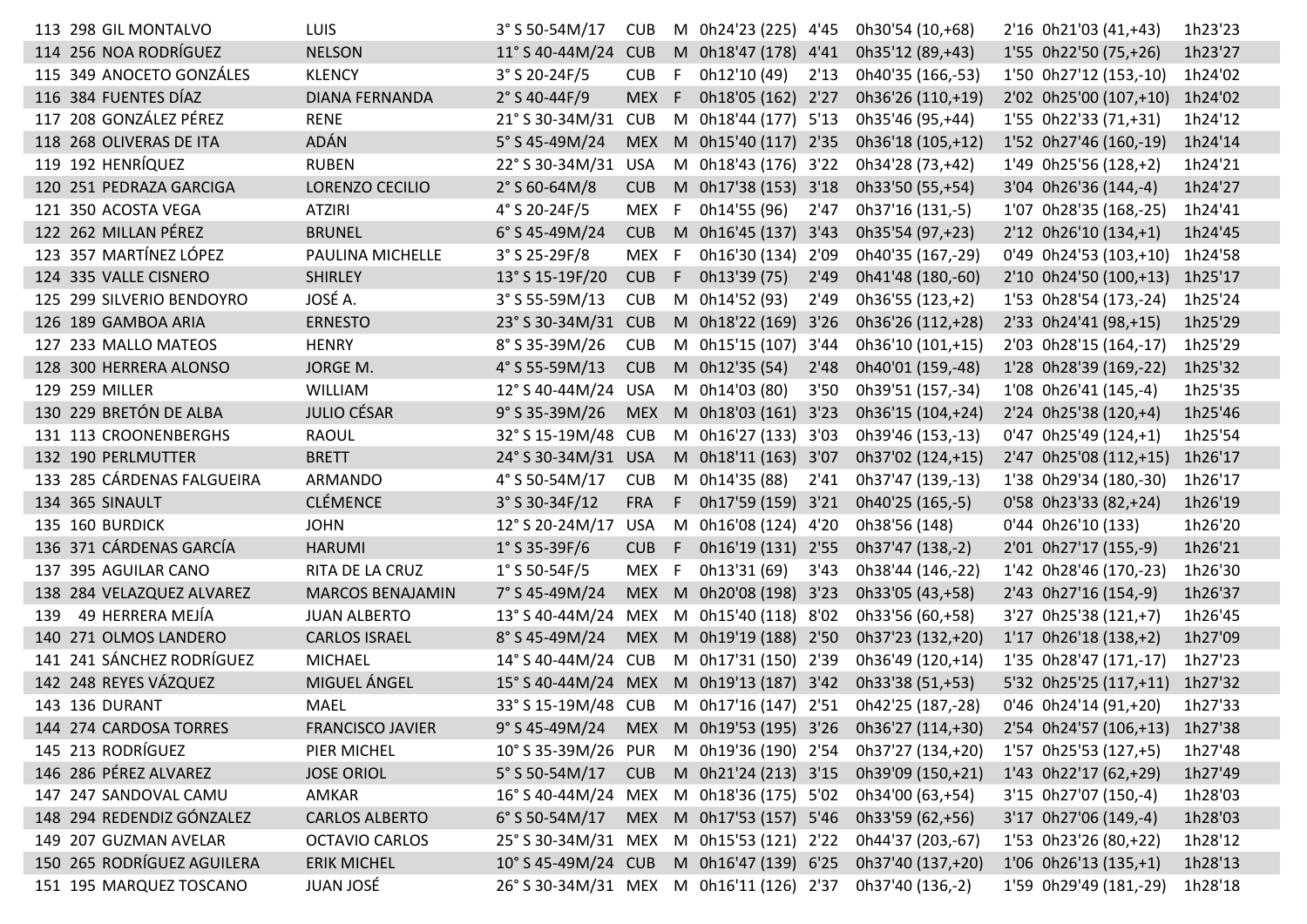| 152 383 ESPERICUETA ALEMAN | <b>KARLA IVONNE</b>    | $3°$ S 40-44F/9        | <b>MEX</b> | -F | 0h15'42 (119) 2'33   |      | 0h40'46 (170,-35)                                                          | 1'56 0h27'22 (157,-7)        | 1h28'21 |
|----------------------------|------------------------|------------------------|------------|----|----------------------|------|----------------------------------------------------------------------------|------------------------------|---------|
| 153 331 DÍAZ ROQUE         | MELANY                 | 14° S 15-19F/20        | <b>CUB</b> | F  | 0h15'22 (108) 2'44   |      | 0h41'26 (175,-43)                                                          | 0'49 0h28'11 (163,-17)       | 1h28'33 |
| 154 117 ROQUES MENDEZ      | <b>LEANDER ALEXEI</b>  | 34° S 15-19M/48 CUB    |            | M  | 0h15'55 (122) 2'49   |      | 0h47'09 (216,-71)                                                          | 1'25 0h21'17 (46,+34)        | 1h28'37 |
| 155 263 SUÁREZ VILLALOBO   | <b>ALAIN</b>           | 11° S 45-49M/24        | <b>CUB</b> | M  | 0h17'27 (149) 5'24   |      | 0h33'43 (52,+49)                                                           | 3'04 0h29'00 (177,-25)       | 1h28'41 |
| 156 386 DE LA HOZ GONZÁLEZ | YAMILKA                | $1°$ S 45-49F/5        | <b>CUB</b> | F. | 0h11'34 (33)         | 2'59 | 0h47'06 (215,-108)                                                         | 1'06 0h26'16 (136,+4)        | 1h29'03 |
| 157 390 CROONENBERGHS      | <b>BENOIT JULES</b>    | 7° S 50-54M/17         | BEL        | M  | 0h18'19 (167) 3'11   |      | 0h40'19 (164,-3)                                                           | 0'56 0h26'18 (139,+2)        | 1h29'05 |
| 158 356 MEJIA ISLAS        | PAMELA NOHEMI          | $4°$ S 25-29F/8        | <b>MEX</b> | F  | 0h16'18 (130) 2'23   |      | 0h40'52 (171,-34)                                                          | 0'59 0h28'54 (174,-19)       | 1h29'30 |
| 159 288 MARTÍNEZ PÉREZ     | JULIÁN                 | 8° S 50-54M/17         | <b>CUB</b> | M  | 0h18'23 (172) 3'16   |      | 0h41'19 (174,-12)                                                          | 1'01 0h25'57 (129,+6)        | 1h29'58 |
| 160 318 VANDERHEIDEN       | <b>DENNIS</b>          | $3°$ S 60-64M/8        | <b>USA</b> | M  | 0h23'22 (220) 3'25   |      | 0h36'44 (119,+36)                                                          | 2'12 0h24'23 (92,+17)        | 1h30'09 |
| 161 250 ARQUIETA HUERTA    | <b>ALFONSO ENRIQUE</b> | 17° S 40-44M/24        | <b>MEX</b> | M  | 0h20'18 (200) 3'16   |      | 0h37'15 (130,+28)                                                          | 4'52 0h25'22 (116,+15)       | 1h31'05 |
| 162 372 COPKA FLORES       | <b>RITA ITZEL</b>      | $2°$ S 35-39F/6        | <b>MEX</b> | -F | 0h13'49 (78)         | 2'38 | 0h41'44 (178,-58)                                                          | 1'38 0h31'26 (197,-31)       | 1h31'17 |
| 163 287 SONDON GONZÁLEZ    | <b>ALAIN</b>           | 9° S 50-54M/17         | <b>CUB</b> | M  | 0h17'42 (155)        | 3'34 | 0h42'34 (188,-27)                                                          | 0'56 0h26'50 (148,+9)        | 1h31'38 |
| 164 210 LAGO TACORONDE     | <b>GILBERTO</b>        | 27° S 30-34M/31        | <b>CUB</b> |    | M 0h17'42 (154)      | 2'52 | 0h39'33 (152,-8)                                                           | 1'32 0h30'03 (184,-15)       | 1h31'44 |
| 165 313 SEQUEIRA           | <b>EDUARDO</b>         | $4^{\circ}$ S 60-64M/8 | <b>USA</b> |    | M 0h21'00 (210) 2'53 |      | 0h38'35 (145,+23)                                                          | 1'45 0h28'06 (162,+3)        | 1h32'21 |
| 166 321 GONZÁLEZ           | <b>PABLO</b>           | $1°$ S 65-69M/2        | <b>USA</b> |    | M 0h19'57 (196) 2'15 |      | 0h37'13 (128,+24)                                                          | 2'40 0h30'17 (187,-12)       | 1h32'25 |
| 167 309 ROMERO CARRILLO    | <b>JOSE ROBERTO</b>    | 18° S 40-44M/24        | MEX        |    | M 0h17'56 (158) 2'05 |      | 0h39'47 (154,-14)                                                          | 2'10 0h30'36 (190,-15)       | 1h32'37 |
| 168 218 AGUILAR ROMERO     | <b>HECTOR FABIAN</b>   | 11° S 35-39M/26 MEX    |            | M  | 0h17'14 (146) 2'24   |      | 0h35'22 (92,+30)                                                           | 1'56 0h35'52 (216,-61)       | 1h32'51 |
| 169 320 ELVIRA MARTÍN      | <b>JEAN CLAUDE</b>     | $2°$ S 65-69M/2        | <b>FRA</b> | M  | 0h23'27 (221) 3'18   |      | 1h06'25 (233,-23)                                                          | 0h26'33 (143,+16)            | 1h33'11 |
| 170 336 ROMERO MILO        | <b>NAOMI</b>           | 15° S 15-19F/20        | <b>CUB</b> | F  | 0h14'05 (83)         | 2'25 | 0h47'03 (214,-97)                                                          | 2'15 0h27'36 (159,+8)        | 1h33'25 |
| 171 393 CANCHOLA PENNEY    | ERYNA BEATRIZ          | 4° S 40-44F/9          | MEX        | F  | 0h20'39 (205) 2'44   |      | 0h40'12 (161,+4)                                                           | 2'24 0h27'34 (158,+9)        | 1h33'34 |
| 172 135 DOMPER LÓPEZ       | ANGEL MIGUEL           | 35° S 15-19M/48 CUB    |            | M  | 0h16'52 (140) 4'15   |      | 0h44'32 (201,-36)                                                          | $0'56$ $0h27'12$ $(152,+12)$ | 1h33'49 |
| 173 173 AVILA FERNÁNDEZ    | <b>DANIEL</b>          | 5° S 25-29M/15         | <b>CUB</b> | M  | 0h23'14 (218) 5'03   |      | 0h33'50 (56,+52)                                                           | 1'56 0h30'01 (183,-7)        | 1h34'07 |
| 174 168 GUILLEMOT PAUMIER  | <b>MANUEL</b>          | 6° S 25-29M/15         | <b>CUB</b> | M  | 0h18'30 (173) 4'24   |      | 0h39'49 (156,+5)                                                           | 1'29 0h30'16 (186,-7)        | 1h34'29 |
| 175 272 REYES VÁZQUEZ      | SALVADOR               | 12° S 45-49M/24        | MEX        | M  | 0h24'48 (226) 2'57   |      | 0h36'26 (111,+33)                                                          | 3'10 0h27'10 (151,+15)       | 1h34'34 |
| 176 396 GUILLEMOT PAUMIER  | <b>VALERIE</b>         | $2°$ S 55-59F/5        | <b>FRA</b> | F  | 0h15'11 (105) 3'17   |      | 0h43'28 (197,-54)                                                          | 2'28 0h30'11 (185,-7)        | 1h34'38 |
| 177 325 JAPEL              | <b>MARC EMMANUEL</b>   | 19° S 40-44M/24        | FRA        | M  | 0h21'35 (214) 4'29   |      | 0h41'18 (173,+7)                                                           | 2'11 0h25'12 (114,+24)       | 1h34'47 |
| 178 315 SALGADO SALGADO    | <b>GUSTAVO ADOLFO</b>  | 5° S 60-64M/8          | <b>MEX</b> | M  | 0h21'19 (212) 4'24   |      | 0h38'08 (142, +24)                                                         | 2'40 0h28'25 (165,+5)        | 1h34'57 |
| 179 269 BLOUGH             | <b>JEREMY</b>          | 13° S 45-49M/24 USA    |            | M  | 0h16'16 (128)        | 4'04 | 0h44'47 (204,-42)                                                          | 1'19 0h28'32 (167,+3)        | 1h35'00 |
| 180 153 VELÁZQUEZ SANTANA  | ORLANDO ANTONIO        | 13° S 20-24M/17 CUB    |            |    | M 0h13'35 (73)       | 2'20 | 0h44'07 (199,-81)                                                          | 2'08 0h32'59 (205,-25)       | 1h35'10 |
| 181 230 PADRÓN LEDESMA     | <b>JUAN CARLOS</b>     | 12° S 35-39M/26 CUB    |            |    | M 0h29'27 (234)      | 4'39 | 0h32'34 (34,+37)                                                           | 2'16 0h26'16 (137,+15)       | 1h35'14 |
| 182 290 HERNÁNDEZ TORRES   | <b>DIOMIR</b>          | 10° S 50-54M/17 CUB    |            |    | M 0h17'36 (152) 5'48 |      | 0h44'34 (202,-22)                                                          | 2'24 0h25'09 (113,+24)       | 1h35'32 |
| 183 234 VALIENTE CASTRO    | <b>LUIS ERNESTO</b>    | 13° S 35-39M/26 CUB    |            |    |                      |      | M 0h17'06 (144) 6'46 0h39'08 (149,+15)                                     | 4'22 0h28'32 (166,+6)        | 1h35'56 |
| 184 347 PEREZ MACIN        | <b>CLAUDIA</b>         | $2°$ S 50-54F/5        | MEX F      |    | 0h15'28 (112) 3'18   |      | 0h43'28 (196,-47)                                                          | 3'12 0h31'24 (195,-10)       | 1h36'52 |
| 185 216 AMADOR PEÑATE      | <b>ALFREDO</b>         | 14° S 35-39M/26 CUB    |            |    | M 0h15'45 (120) 2'47 |      | 0h43'20 (194,-50)                                                          | 1'50 0h33'13 (206,-21)       | 1h36'57 |
| 186 169 ESPINOSA ALFRARO   | <b>JERVIS</b>          | 7° S 25-29M/15         | <b>CUB</b> |    | M 0h18'19 (166) 4'53 |      | 0h41'05 (172,-4)                                                           | 0'48 0h31'55 (199,-13)       | 1h37'03 |
| 187 243 GARCÍA LEÓN        | <b>FERNANDO</b>        | 20° S 40-44M/24 CUB    |            |    | M 0h18'52 (179) 3'43 |      | 0h42'06 (184,-11)                                                          | 1'36 0h31'24 (196,-6)        | 1h37'43 |
| 188 137 PANOU              | <b>GAUTHIER</b>        | 36° S 15-19M/48 CUB    |            |    | M 0h18'33 (174) 3'12 |      | 0h46'42 (209,-43)                                                          | 0'38 0h28'51 (172,+9)        | 1h37'58 |
| 189 388 GARCÍA BLANCO      | DIRCELA MARGARITA      | 2° S 45-49F/5          | MEX F      |    | 0h19'36 (191) 2'52   |      | 0h42'56 (192,-16)                                                          | 2'14 0h31'13 (194,+3)        | 1h38'53 |
| 190 337 ALMIRALL ACOSTA    | <b>MELISA</b>          | 16° S 15-19F/20        |            |    |                      |      | CUB F 0h15'09 (101) 2'42 0h55'35 (230,-114) 0'50 0h24'53 (104,+24) 1h39'10 |                              |         |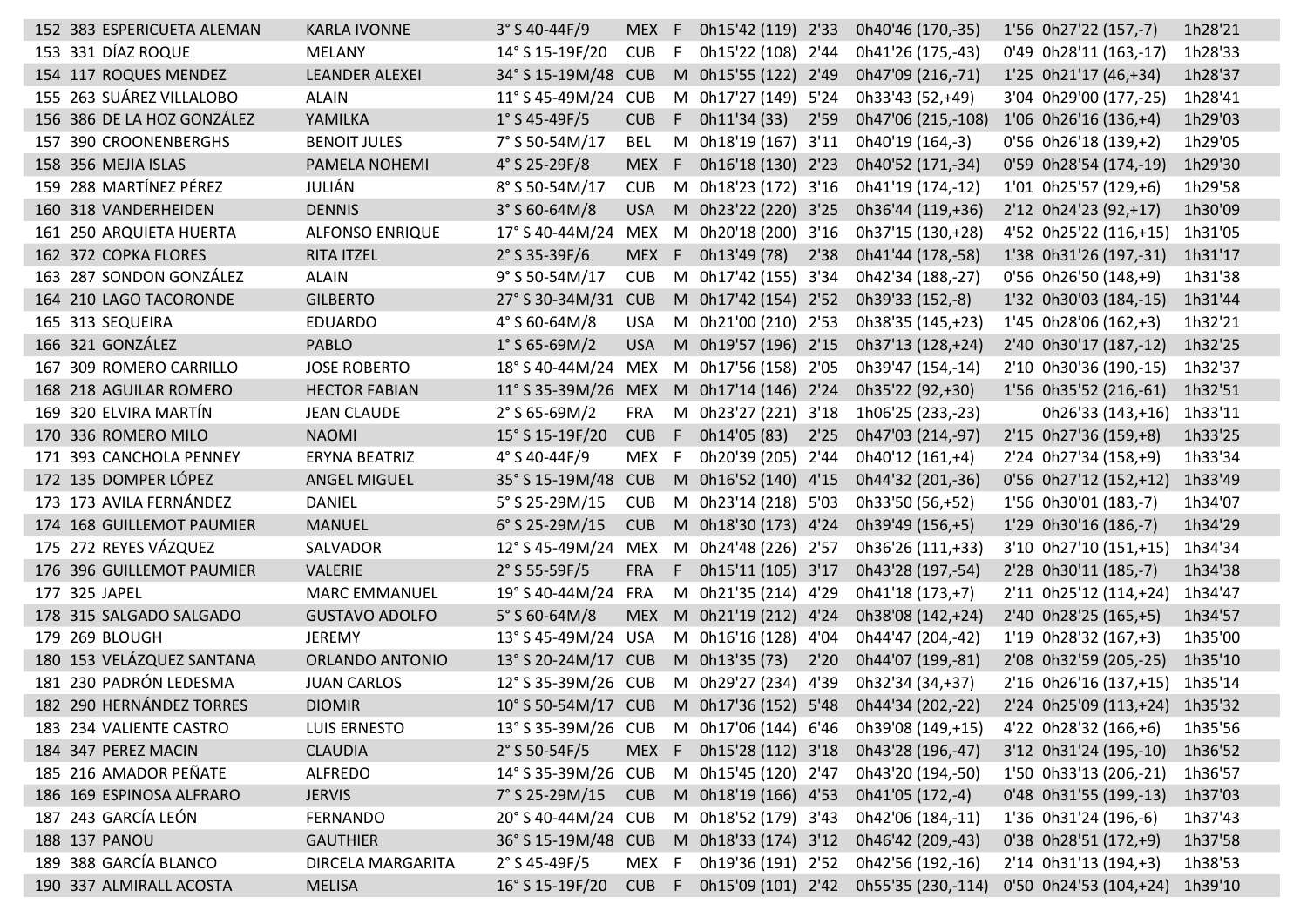|     | 191 358 RAMIREZ URIZA        | <b>KARLA NALLELY</b>      | 5° S 25-29F/8       | MEX F      |     | 0h13'18 (66)         | 4'28 | 0h49'10 (219,-99)                      | 1'17 0h31'08 (193,+3)  | 1h39'22  |
|-----|------------------------------|---------------------------|---------------------|------------|-----|----------------------|------|----------------------------------------|------------------------|----------|
|     | 192 306 FOURT                | <b>JEAN FRANCOIS</b>      | 5° S 55-59M/13      | <b>USA</b> |     | M 0h20'25 (201) 5'12 |      | 0h41'47 (179,+3)                       | 2'54 0h29'10 (178,+13) | 1h39'30  |
|     | 193 374 PAVAN OCTAVIANO      | <b>TANYA</b>              | $3°$ S 35-39F/6     | <b>MEX</b> | F   | 0h18'21 (168) 5'41   |      | 0h42'44 (190,+2)                       | 2'44 0h30'25 (189,+6)  | 1h39'57  |
|     | 194 215 ARAGÜEZ RÍOS         | <b>RICARDO</b>            | 15° S 35-39M/26 CUB |            |     | M 0h19'21 (189) 5'10 |      | 0h42'14 (185,+5)                       | 3'09 0h31'00 (192,+9)  | 1h40'55  |
|     | 195 293 VALKENBURG           | <b>MENNO</b>              | 11° S 50-54M/17     | <b>NED</b> |     | M 0h19'10 (184) 4'50 |      | 0h42'03 (183,+6)                       | 0'55 0h34'05 (208,-9)  | 1h41'06  |
|     | 196 369 PIMIENTA RAMOS       | DAYANA KARINE             | 4° S 30-34F/12      | <b>CUB</b> | F.  | 0h19'10 (183) 2'29   |      | 0h45'40 (205,-39)                      | 1'48 0h32'05 (202,+2)  | 1h41'14  |
|     | 197 219 GENS                 | CARLOS                    | 16° S 35-39M/26     | <b>CUB</b> |     | M 0h15'24 (110) 3'38 |      | 0h43'03 (193,-39)                      | 1'08 0h38'07 (228,-35) | 1h41'23  |
|     | 198 174 LÓPEZ VALDES         | DARIEL                    | 8° S 25-29M/15      | <b>CUB</b> |     | M 0h19'01 (182) 5'24 |      | 0h38'24 (143,+26)                      | 3'03 0h35'50 (215,-19) | 1h41'44  |
|     | 199 260 ARCINIEGAS RODRIGUEZ | <b>CARLOS ENRIQUE</b>     | $1°$ S 75-79M/1     | <b>CUB</b> | M   | 0h21'15 (211) 4'30   |      | 0h40'43 (169,+15)                      | 1'03 0h34'39 (210,-8)  | 1h42'11  |
|     | 200 387 MANCEBO              | <b>RITA</b>               | $3°$ S 45-49F/5     | DOM F      |     | 0h20'35 (203) 3'21   |      | 0h47'23 (217,-17)                      | 1'03 0h29'55 (182,+9)  | 1h42'19  |
|     | 201 370 JUAREZ ALVAREZ       | <b>KAAREN</b>             | 5° S 30-34F/12      | MEX F      |     | 0h19'50 (193) 2'30   |      | 0h40'18 (163)                          | 2'03 0h38'00 (227,-31) | 1h42'43  |
|     | 202 373 GÓMEZ GALGUERA       | <b>NATHALY</b>            | 4° S 35-39F/6       | MEX F      |     | 0h20'27 (202) 3'27   |      | 0h39'53 (158,+13)                      | 3'12 0h36'08 (219,-15) | 1h43'08  |
| 203 | 87 SHAY                      | LIZ                       | 5° S 35-39F/6       | USA        | -F  | 0h20'41 (206) 4'12   |      | 0h41'30 (176,+11)                      | 2'27 0h34'35 (209,-8)  | 1h43'27  |
|     | 204 273 NOLASCO COTA         | <b>VICTOR MANUEL</b>      | 14° S 45-49M/24 MEX |            |     | M 0h20'46 (208) 4'30 |      | 0h41'58 (182,+4)                       | 2'19 0h33'57 (207,-4)  | 1h43'31  |
|     | 205 275 GALVÁN ROMERO        | <b>EDGAR ESAU</b>         | 15° S 45-49M/24 MEX |            |     | M 0h20'16 (199) 4'23 |      | 0h42'15 (186,+3)                       | 4'55 0h32'05 (201,+2)  | 1h43'57  |
|     | 206 391 MANON                | <b>EVELYN</b>             | $3°$ S 50-54F/5     | <b>USA</b> | F.  | 0h24'12 (223) 4'32   |      | 0h43'27 (195,+9)                       | 2'58 0h29'34 (179,+9)  | 1h44'45  |
|     | 207 302 ALONSO SAMDALIS      | <b>MIGUEL</b>             | $6°$ S 55-59M/13    | <b>CUB</b> |     | M 0h19'39 (192) 4'19 |      | 0h42'52 (191,-1)                       | 1'01 0h36'54 (224,-14) | 1h44'47  |
|     | 208 307 MILLS                | <b>GUYS</b>               | 7° S 55-59M/13      | <b>USA</b> |     | M 0h24'15 (224) 4'27 |      | 0h38'52 (147,+17)                      | 2'43 0h35'04 (212,-4)  | 1h45'23  |
|     | 209 242 MARTÍNEZ             | <b>DANY</b>               | 21° S 40-44M/24 CUB |            |     | M 0h16'42 (136) 4'11 |      | 0h39'20 (151,-7)                       | 2'37 0h43'50 (233,-48) | 1h46'43  |
|     | 210 138 ALBONA PELEGRINO     | RAYNALDO EMIGDIO          | 37° S 15-19M/48 CUB |            |     | M 0h19'51 (194) 8'42 |      | 0h42'37 (189,+10)                      | 3'00 0h32'42 (203,+3)  | 1h46'54  |
|     | 211 151 ALBONA PELEGRINO     | <b>CARLOS EMIGDIO</b>     | 14° S 20-24M/17     | <b>CUB</b> |     | M 0h23'42 (222) 5'22 |      | 0h41'55 (181,+14)                      | 3'10 0h32'43 (204,+1)  | 1h46'54  |
|     | 212 397 MARTÍNEZ DOMÍNGUEZ   | <b>ODALYS SILVIA</b>      | $3°$ S 55-59F/5     | <b>CUB</b> | F.  | 0h16'00 (123) 3'36   |      | 0h48'13 (218,-72)                      | 2'02 0h37'33 (226,-10) | 1h47'25  |
|     | 213 322 WRIGHT               | EDWARD                    | $1°$ S 70-74M/2     | <b>USA</b> | M   | 0h20'45 (207) 6'50   |      | 0h40'42 (168,+8)                       | 3'56 0h35'38 (214,-5)  | 1h47'52  |
|     | 214 392 VALKENBURG           | ALEXANDRA                 | 4° S 50-54F/5       | <b>NED</b> | F.  | 0h18'22 (170) 6'56   |      | 0h46'02 (206,-7)                       | 1'01 0h37'00 (225,-4)  | 1h49'24  |
|     | 215 382 CARTER               | SARAH                     | 5° S 40-44F/9       | USA        | - F | 0h13'08 (62)         | 5'21 | 0h55'50 (231,-105)                     | 1'29 0h36'09 (221,+2)  | 1h51'59  |
|     | 216 380 BLOUGH               | KIMBERLY                  | 6° S 40-44F/9       | <b>USA</b> | F   | 0h15'06 (99)         | 3'24 | 0h55'51 (232,-105)                     | 1'27 0h36'09 (220)     | 1h51'59  |
|     | 217 352 BARRIOS SIMÓN        | <b>ELIDA</b>              | 5° S 20-24F/5       | <b>CUB</b> | F   | 0h14'37 (89)         |      | 17'59 0h46'30 (208,+2)                 | 3'22 0h30'37 (191,+8)  | 1h53'07  |
|     | 218 375 GARCÍA HERVE         | YANET                     | $6°$ S 35-39F/6     | <b>CUB</b> | F   | 0h15'25 (111) 4'30   |      | 0h53'02 (228,-76)                      | 0'52 0h39'20 (231,-7)  | 1h53'12  |
|     | 219 366 PERDOMO FERNÁNDEZ    | <b>GRETHEL</b>            | 6° S 30-34F/12      | <b>CUB</b> | F   | 0h26'19 (232) 6'19   |      | 0h50'25 (224,-2)                       | 1'29 0h28'56 (176,+9)  | 1h53'30  |
|     | 220 364 TORO                 | <b>MARIBEL</b>            | 7° S 30-34F/12      | <b>PUR</b> | F.  | 0h26'06 (231) 6'34   |      | 0h46'57 (212,+3)                       | 3'36 0h30'22 (188,+6)  | 1h53'37  |
|     | 221 317 PAREDES VALLEJO      | ALEJANDRO                 | $6°$ S 60-64M/8     | MEX        |     | M 0h23'16 (219) 5'02 |      | 0h46'47 (211,-1)                       | 2'13 0h36'40 (223,-3)  | 1h54'00  |
|     | 222 363 NAVARRETE BRAVO      | <b>GABRIELA XOCHITL</b>   | 8° S 30-34F/12      | MEX F      |     |                      |      | 0h24'52 (229) 4'57 0h46'05 (207,+5)    | 3'52 0h35'57 (217,-1)  | 1h55'46  |
|     | 223 311 MARTÍNEZ FALCON      | <b>FIDEL</b>              | 8° S 55-59M/13      | <b>CUB</b> |     | M 0h20'56 (209) 5'17 |      | 0h50'06 (222,-10)                      | 1'15 0h39'12 (230,-4)  | 1h56'49  |
|     | 224 377 MONTAÑEZ TREJO       | <b>VICTORIA DEL PILAR</b> | 7° S 40-44F/9       | MEX F      |     | 0h24'51 (228) 2'48   |      | 0h50'10 (223,-8)                       | 3'18 0h36'22 (222,-1)  | 1h57'31  |
|     | 225 280 RODRÍGUEZ ALONSO     | <b>MICHEL</b>             | 16° S 45-49M/24     | <b>CUB</b> |     | M 0h24'50 (227) 6'34 |      | 0h49'31 (220,-2)                       | 2'47 0h36'03 (218,+2)  | 1h59'46  |
|     | 226 319 ARAGÜEZ LAVADO       | <b>JORGE</b>              | 7º S 60-64M/8       | CUB M      |     |                      |      |                                        |                        | 02h00'30 |
|     | 227 266 SARMIENTO SOSA       | <b>IVÁN</b>               | 17° S 45-49M/24 CUB |            |     |                      |      | M 0h25'40 (230) 8'44 0h44'01 (198,+7)  | 3'42 0h38'34 (229,-2)  | 2h00'44  |
|     | 228 295 ORTEGA JIMÉNEZ       | <b>MIRZA ALICIA</b>       | 12° S 50-54M/17 MEX |            |     |                      |      | M 0h18'59 (181) 4'00 0h53'29 (229,-43) | 1'12 0h43'07 (232,-7)  | 2h00'50  |
|     | 229 179 MIGUEZ FIGUEREDO     | LUIS ENRIQUE              | 9° S 25-29M/15 CUB  |            |     |                      |      | M 0h19'12 (186) 21'09 0h46'47 (210,+3) | 2'30 0h31'28 (198,+3)  | 2h01'08  |